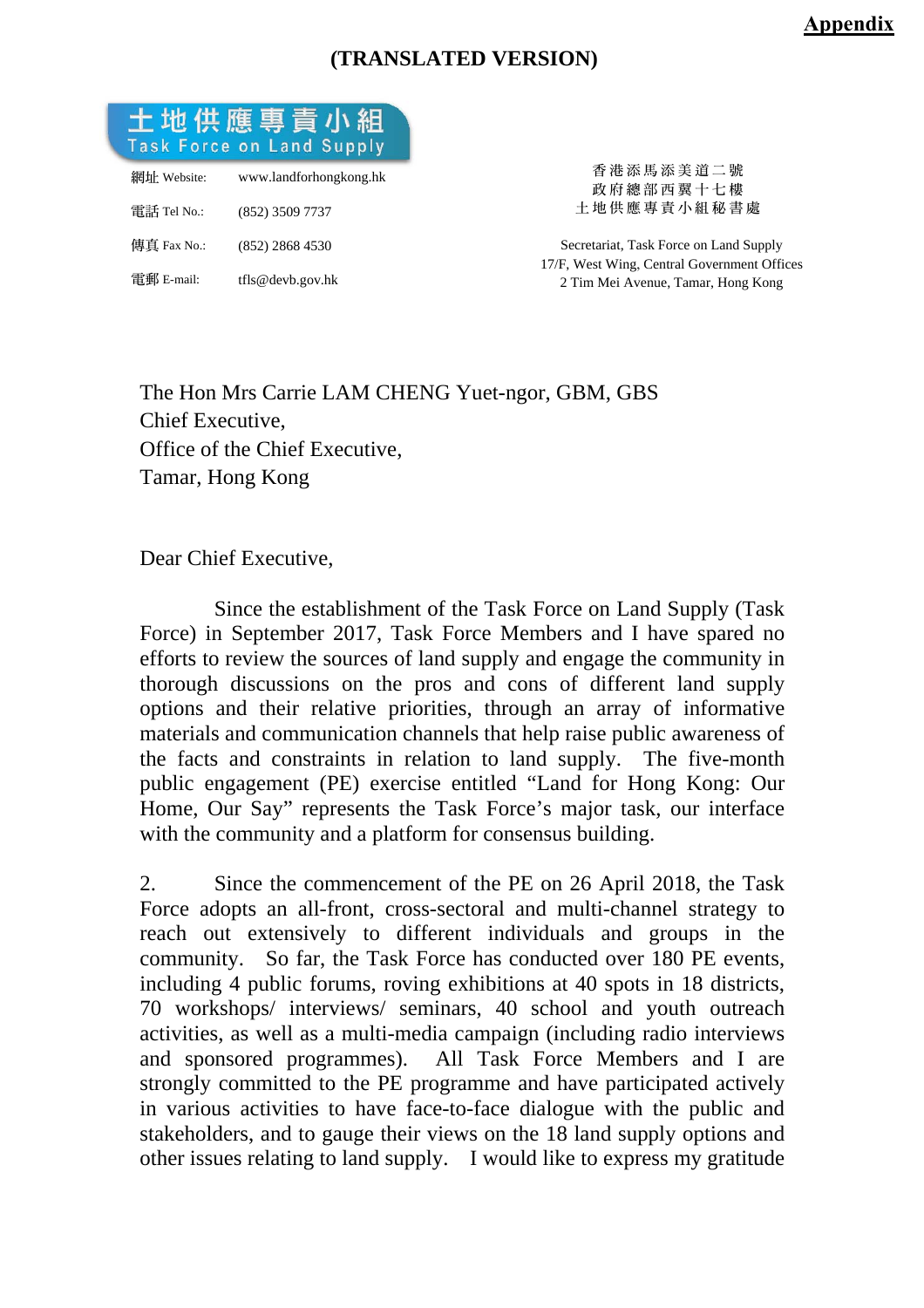to various sectors of the community for their active participation in the PE and their invaluable views to the Task Force.

3. The PE will come to an end on 26 September. Various view collection channels, including online and paper questionnaires, as well as the randomised telephone survey, will continue to operate until then. Thereafter, the Task Force and our consultants will conduct comprehensive analysis on the views collected during the PE, with the target to submit our recommendations to your goodself by the end of this year.

4. During the PE, there are strong calls and high expectations from different sectors in the community that the discussions would yield productive results, and that the Government under your leadership should demonstrate determination and take actions to tackle the acute land and housing shortage we currently face. In this regard, you have indicated earlier that you would like to be apprised of the Task Force's preliminary observations on the public views received so far so as to facilitate formulation of a proper response to address the public aspirations in the Policy Address to be delivered in October. To this end, the Task Force at its meeting on 21 September discussed Members' encounters with the public during the PE, and came up with the following preliminary observations on those qualitative views on the land supply strategy and individual options that are more frequently discussed and reported in public, for your reference.

#### **Land Supply Strategy**

5. In overall terms, the Task Force considers that the community generally understands and recognises the problem of acute land shortage that Hong Kong is facing; the situation in the short-to-medium term is particularly serious. Apart from housing land, there are also shortfalls in other types of land, including those for economic activities and various transport, infrastructure and community facilities. In this regard, the community generally acknowledges the urgency to boost the supply of land for different uses, as well as the need for more land (even beyond the estimated shortfall of at least 1200 hectares under the "Hong Kong 2030+: Towards a Planning Vision and Strategy Transcending 2030") for building a land reserve to cater for unforeseeable demands and avoid recurrence of the existing dire land shortage.

#### 增闢土地 你我抉擇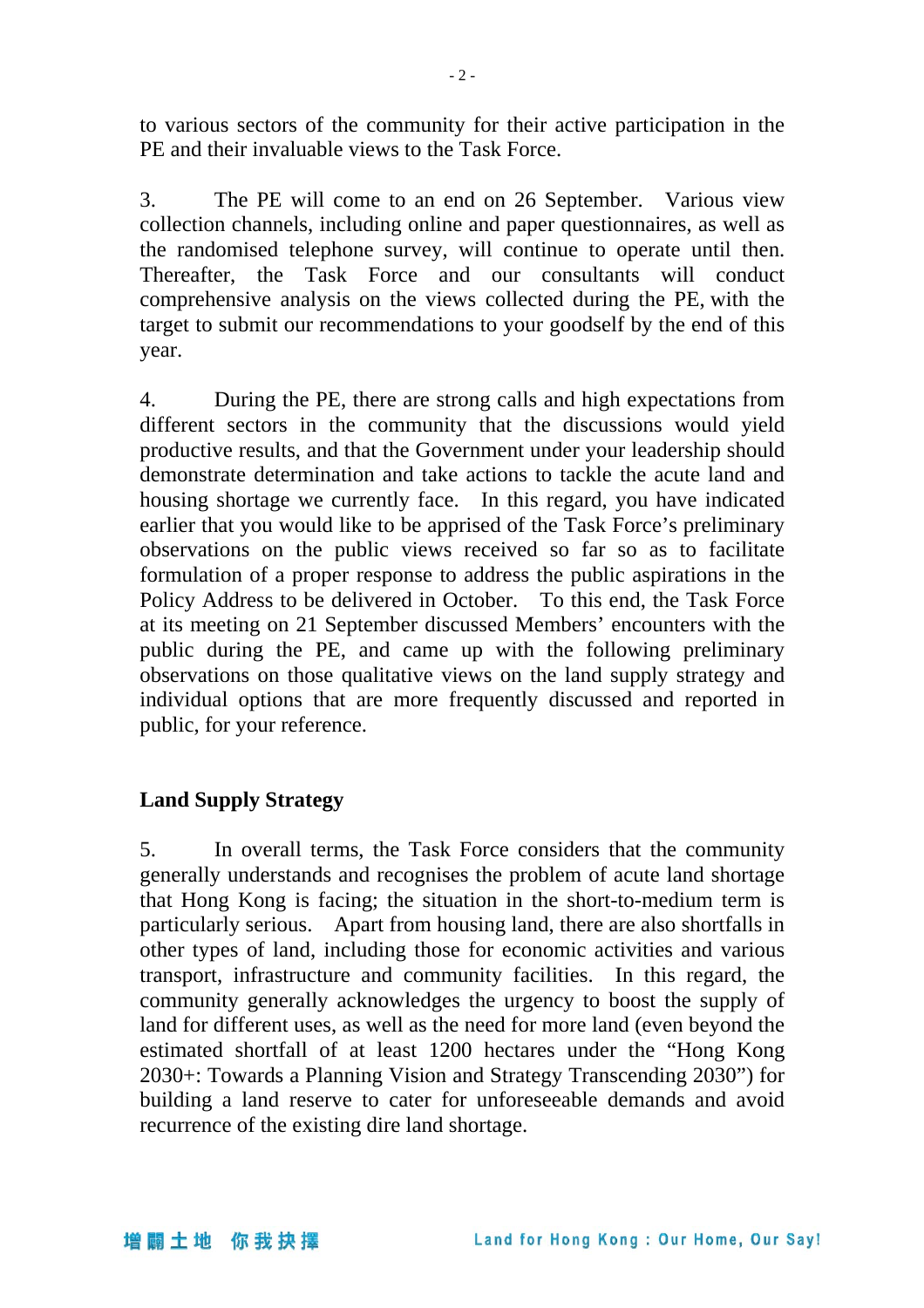6. Besides, the community generally agrees that there is no single option that could resolve the land shortage problem once and for all. A multi-pronged approach, encompassing a package of land supply measures that meet the development needs of Hong Kong in the short, medium and long term, is necessary. With the increasingly long waiting time for public rental housing and soaring property prices hitting record high, there is clear and strong community demand for increasing housing land supply in the short-to-medium term.

7. The Task Force's preliminary observations on those land supply options that have been more frequently discussed and reported in the community are set out in the ensuing paragraphs.

### **Developing Brownfield Sites**

8. Developing more brownfield sites in the New Territories (NT) as a land supply option in the short-to-medium and medium-to-long term is generally supported by society and different sectors. It is considered that developing brownfield sites can on one hand help release existing land resources expeditiously for housing and other developments, and rationalise land uses in the rural areas in NT while improving the environment on the other. Whilst the Government has been making efforts to resume brownfield sites and rationalise land uses of brownfields through the implementation of New Development Area (NDA) projects, there are still rooms for improvement in terms of scale and speed of brownfield development.

9. For the logistics and other industries that are dependent on brownfield sites as operating space, they are concerned about whether there will be reprovisioning or substitute arrangements for them to continue operation and maintain business should the brownfield sites be resumed by the Government. While noting that not all brownfield operations could move into multi-storey buildings (MSBs), the concerned sectors also fear that they might not afford the higher rental level of MSBs when compared to existing brownfields.

10. The Task Force notes that the Government is conducting two studies on the existing usage of and operations on brownfield sites, and the feasibility of accommodating brownfield operations in MSBs. The findings of these studies would hopefully facilitate examination by the Government and society on the practical issues concerning brownfield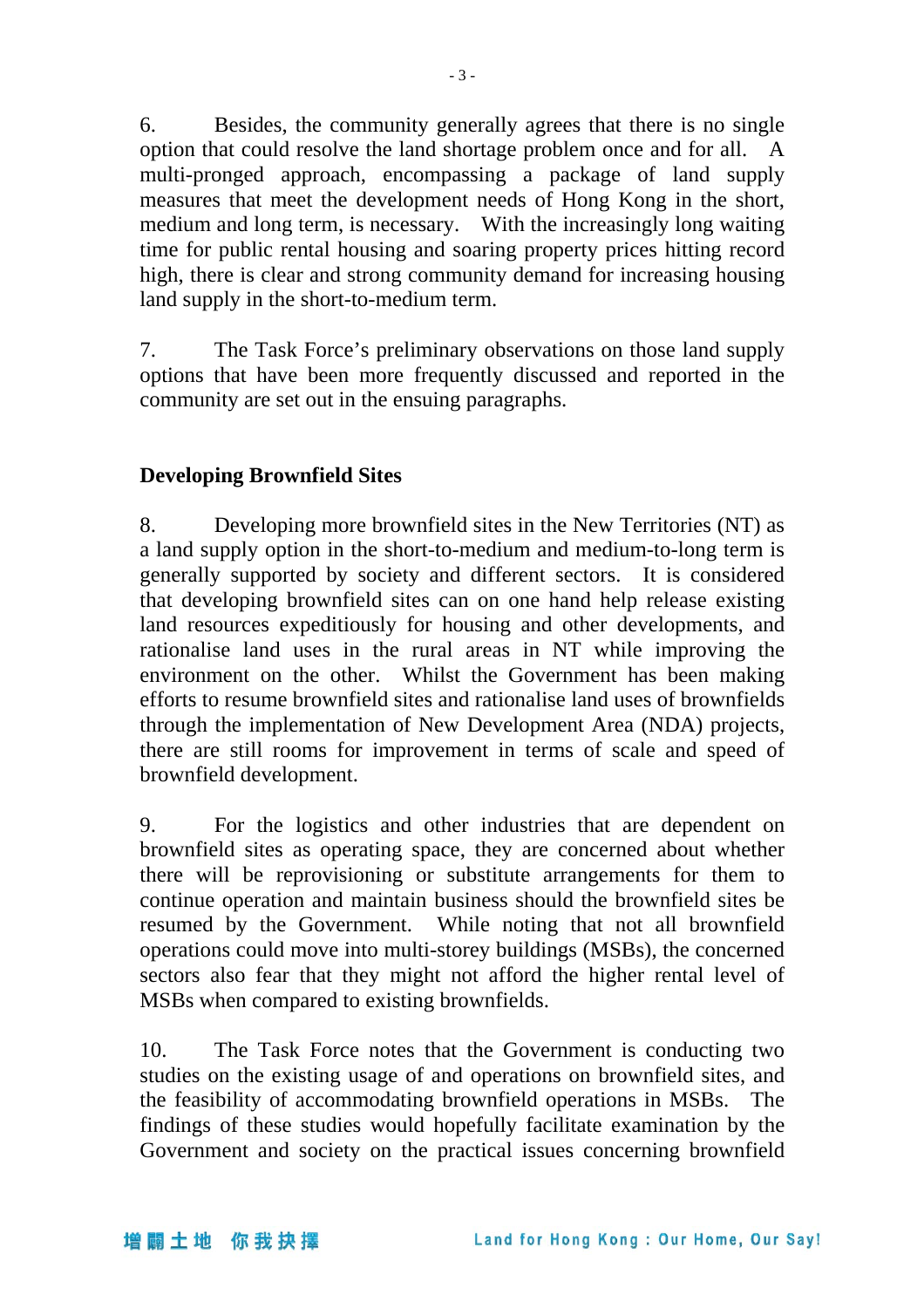development, with a view to assessing thoroughly how to balance the needs of developing brownfield sites and industries' development.

## **Tapping into Private Agricultural Land Reserve in NT**

11. The community generally agrees that the development potential of private agricultural land in the NT should be unleashed, but there are diverging views on how this should be done. Some opine that the problem of housing land shortage is so pressing that any option to increase land supply in the short-to-medium term, including Public-Private Partnership (PPP), is worthy of support. The key is to put in place a reasonable mechanism to alleviate public concern about "collusion" between the Government and business sector, and set an appropriate ratio of public housing to safeguard public interest.

12. In the absence of a concrete implementation framework, some have reservations about the suggestion to unlock private land through PPP, and questioned why the Government could not invoke the Lands Resumption Ordinance (Cap 124) to resume private land for other development purposes.

13. The Task Force believes that in order to facilitate a meaningful discussion in the community that goes beyond the prevailing concerns about possible "government-business collusion", the Government should put forward as soon as possible a fair, open and transparent regime for PPP, and make clear that the PPP would not substitute the prevailing statutory land resumption procedures, while explaining the relationship between the two approaches.

#### **Alternative Uses of Sites under Private Recreational Leases**

14. As to whether the sites under private recreational leases (PRL) should be used for housing development or other purposes, discussions in the community mainly focus on the site of Fanling Golf Course (FGC), and the views are rather polarised.

15. On the one hand, there are quite a number of comments that PRL sites can only benefit a small group of people, and to provide a more immediate relief to the acute shortage in both land and public housing, the Government should resume those lands held under PRL that will soon expire for housing or other development purposes. On the other hand,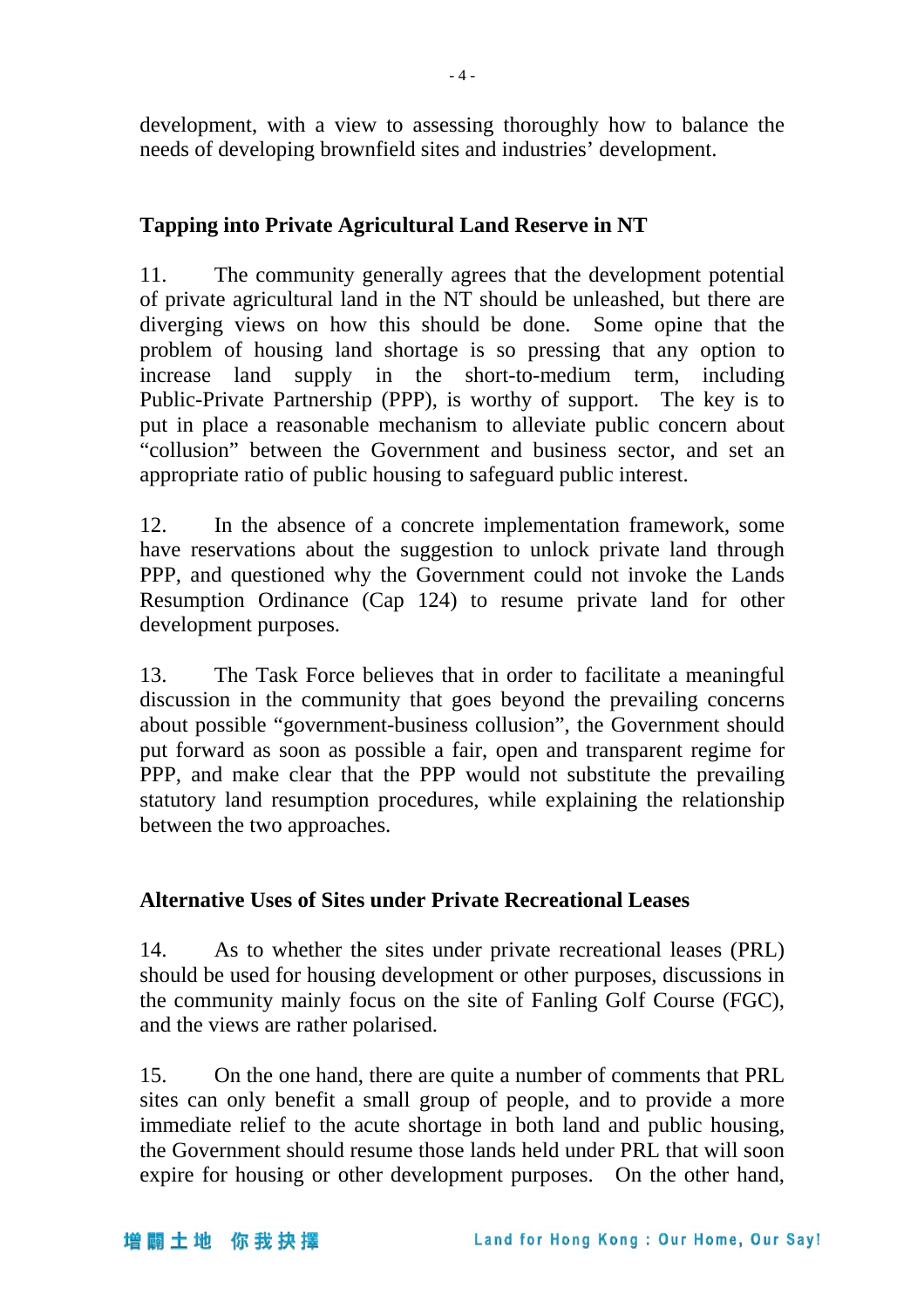there are views from the sports, political and business sectors that the FGC, being the only venue in Hong Kong that can host international golf tournaments, has made substantial contribution to sports development in Hong Kong, hence resuming FGC site will adversely affect the image of Hong Kong as an international city. Housing development on the FGC site will also derogate its historical and conservation values. Meanwhile, some suggest that the leisure and recreational functions of the PRL sites should be retained, and these sites should be made more accessible for public enjoyment.

16. The Home Affairs Bureau (HAB) has conducted a public consultation and holistic review of PRL policy in tandem with the PE by the Task Force. In the circumstances, the Task Force notes that upon receiving the detailed recommendations of the Task Force by the end of this year, the Government will, taking into account the outcome of the policy review of HAB, consider the future uses of individual PRL sites in a holistic manner.

### **Reclamation Outside Victoria Harbour**

17. For those ordinary citizens, representatives of the grassroots and industrial, commercial and professional sectors who support reactivating reclamation projects to create land, reclamation could provide sizeable new land for comprehensive planning, and would not involve private land resumption and rehousing. The option is more effective and provides better time control. Many of them pointed out that reclamation is inextricably linked with the development of Hong Kong (especially new towns and major infrastructures), and the land shortage today is, to a great extent, the result of the lack of major reclamation projects in Hong Kong over the past decade or so. As far as the quantum of land formation and the strategic positioning of Hong Kong's development are concerned, quite a number of those being positive about reclamation have shown support to the "East Lantau Metropolis" development.

18. Some professional bodies and practitioners consider that with the advance in reclamation technology nowadays, the impact to the environment could be minimised by necessary mitigation and compensation measures. The lead time for reclamation works can also be shortened by applying modern technology. As major reclamation projects involve a large number of advance studies (including environmental impact assessment), statutory and approval procedures and construction works, there are views that the Government should kick start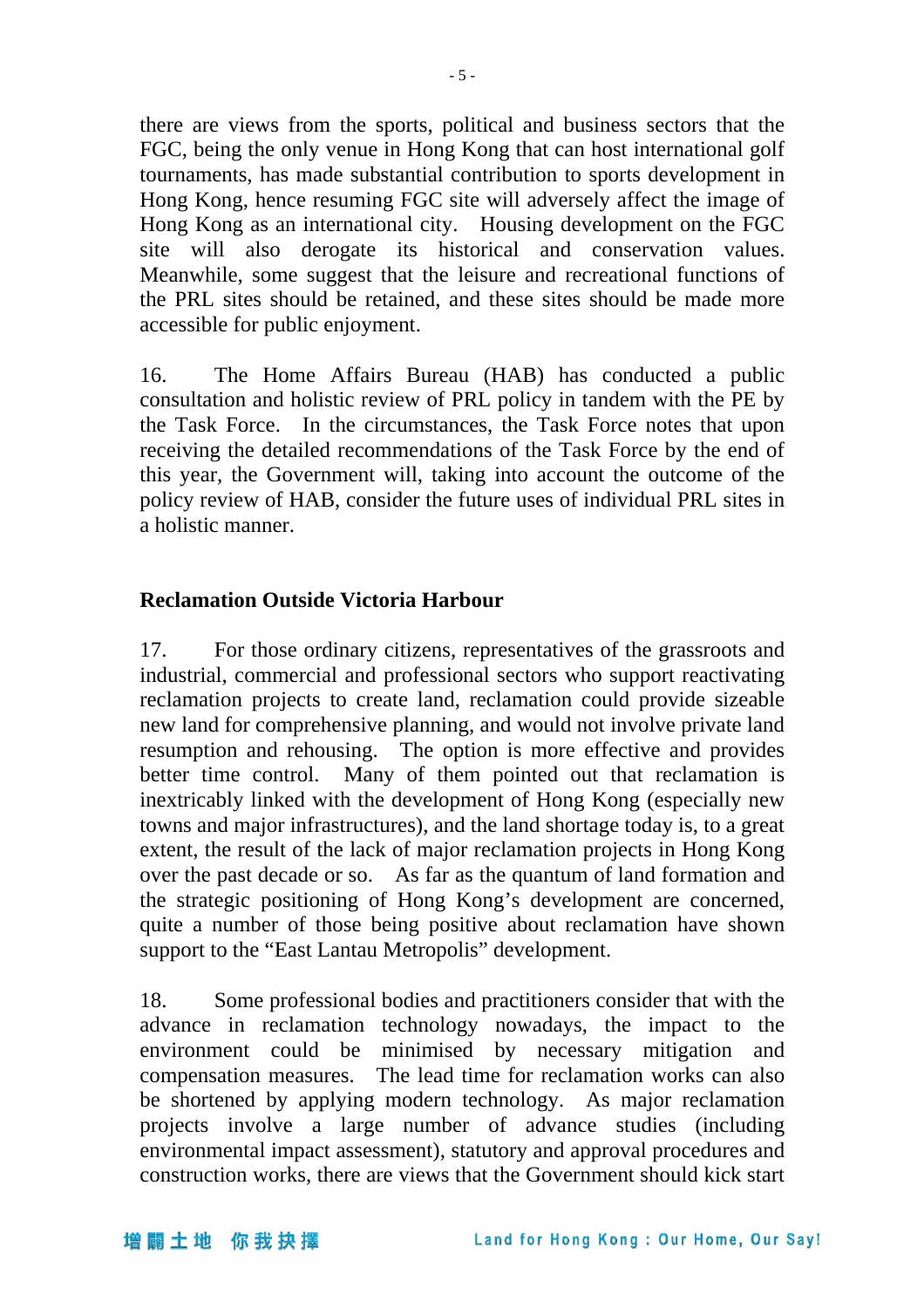the preparatory works as soon as possible to ascertain the feasibility of individual reclamation sites, and provide objective data on the implementation of the projects to enable more focused discussion in future.

19. Those who have expressed concerns about reclamation are primarily worried about the site choices and the environmental impact. As the proposed reclamation site at Ma Liu Shui is in proximity to existing neighbourhood and given the local concern about the carrying capacity of transport infrastructure, there is stronger objection against the proposed reclamation project. Green groups and the agricultural and fisheries sectors are concerned about the adverse impact that might be brought by reclamations works on the ecology and fish catches. Meanwhile, some opine that reclamation would take long to complete, and could not readily increase the land supply.

### **Developing the Periphery of Country Parks**

20. Some in the community consider that country parks are land-extensive and society should keep an open mind to exploring the feasibility of developing part of the country park periphery. particular, some grassroots groups support developing country park periphery for public housing purpose so as to improve living environment. To strike a balance between development and conservation, some suggest introducing a compensation mechanism to make up for the loss of country park areas needed for development, i.e. if certain part on the country park periphery were to be developed, an equivalent (or even more) area of land should be incorporated into the country park area, such that the total area of the country park will not be reduced.

21. On the other hand, those groups and individuals opposing the development of country park periphery opine that country parks are important and invaluable natural assets and the "back garden" for all in high-density and urbanised city like Hong Kong. They are worried that once a precedent is set, development in other parts of country parks may follow, thereby causing irreversible damages to the environment. They are of the view that decisions to develop lands that fall within the country park boundary should not be taken lightly, unless there are no other feasible options.